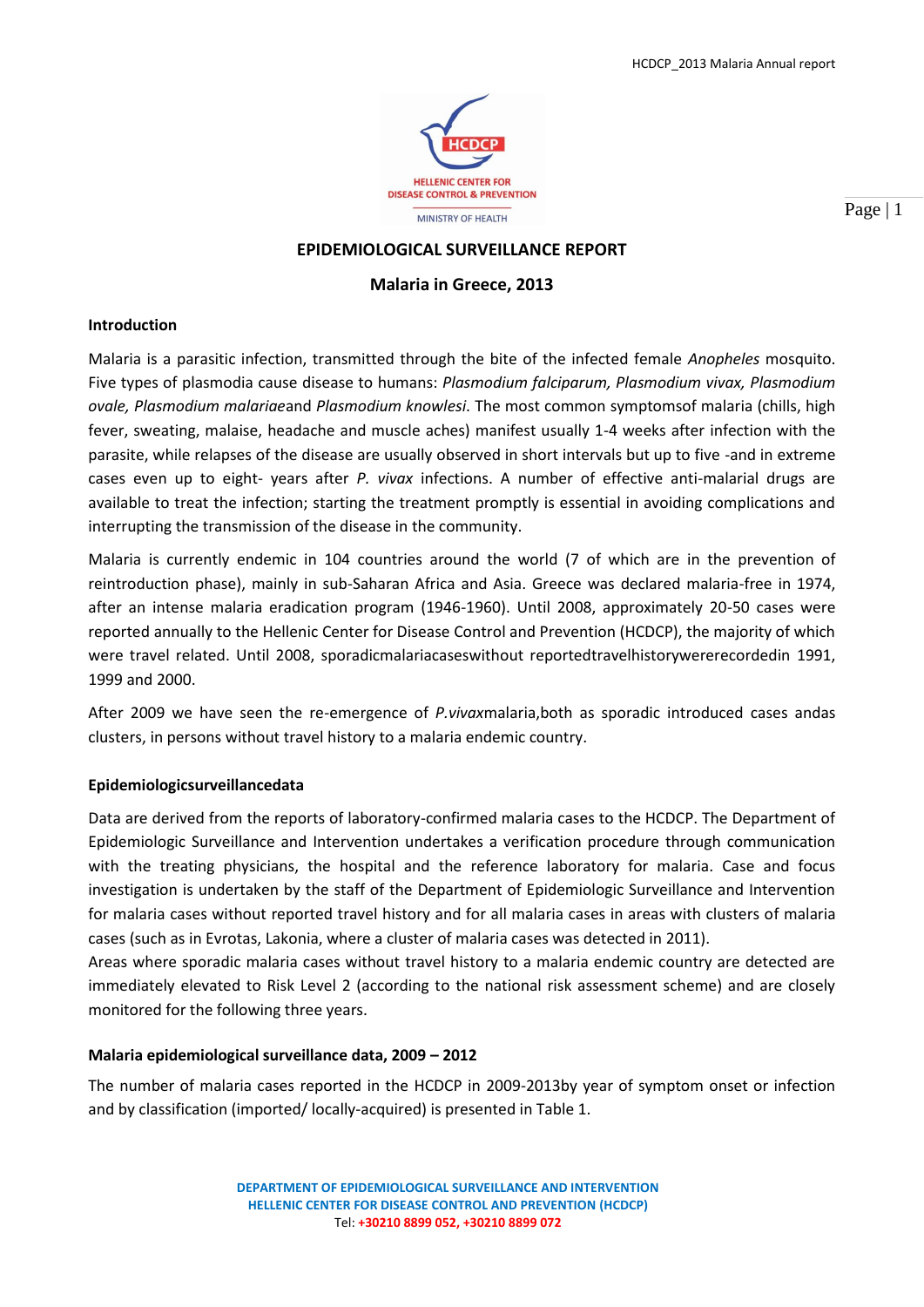| Year of symptom onset<br>/ infection | <b>Case classification</b> |                               |              |           |
|--------------------------------------|----------------------------|-------------------------------|--------------|-----------|
|                                      | <b>Imported cases</b>      | <b>Locally-acquired cases</b> | <b>Total</b> | Page $ 2$ |
| 2009                                 | 44                         |                               | 51           |           |
| 2010                                 | 40                         | 4                             | 44           |           |
| 2011                                 | 54                         | $42^3$                        | 96           |           |
| 2012                                 | 73                         | 20 <sup>4</sup>               | 93           |           |
| 2013                                 | 22                         |                               | 25           |           |

**Table 1: Reported malaria cases by year of symptom onset<sup>1</sup> (for imported cases) or infection (for locallyacquired cases) and by classification (imported/ locally-acquired), Greece, 2009 - 2013<sup>2</sup> .**

1. Cases with no information regarding the year of symptom onset were classified according to the year of hospitalization or notification.

2. Known recorded relapses and locally-acquired *P.malariae* cases attributed in previous transmission periods (two cases in 2012) are not included in the Table.

3. Two cases with symptom onset in 2012 attributed to the 2011 transmission period are included.

4. One case with symptom onset in 2013 attributed to the 2012 transmission period is included.

# **Malaria epidemiological surveillance data, 2013**

In 2013, a total of 25 laboratory confirmed cases of malaria were reported to the HCDCP, 22 of which were classified as imported (13 cases in migrants from malaria endemic countries and 9 in returning travellers). Of the 22 imported cases, 12 cases were confirmed as *P.falciparum*infections (5 migrants from malaria endemic countries and 7 in returning travellers), 9 cases were confirmed as *P.vivax* infections (7 migrants from malaria endemic countries and 2 in returning traveller) and 1 case was confirmed as *P.ovale* infection (migrant from malaria endemic country).

The remaining three (3) *P.vivax* malaria cases referred to patients of Greek nationality with no travel history to a malaria endemic country and evidence of locally acquired infection (introduced cases); two cases were considered to be exposed in the Municipality of Alexandroupolis, Regional Unit of Evros and one case was considered to be exposed in the Municipality of Sofades, Regional Unit of Karditsa (Figure 1). Symptom onset was in weeks 39/2013 (23-29/09/2013), 43/2013 (21-27/10/2013) and 44/2013 (28/10- 3/11/2013), respectively. No malaria cases were recorded in the Municipality of Evrotas, Lakonia in 2013.

<span id="page-1-0"></span>The case classification by place of residence/exposure of all the malaria cases reported to the HCDCP in 2013 is presented in [Table 2](#page-1-0).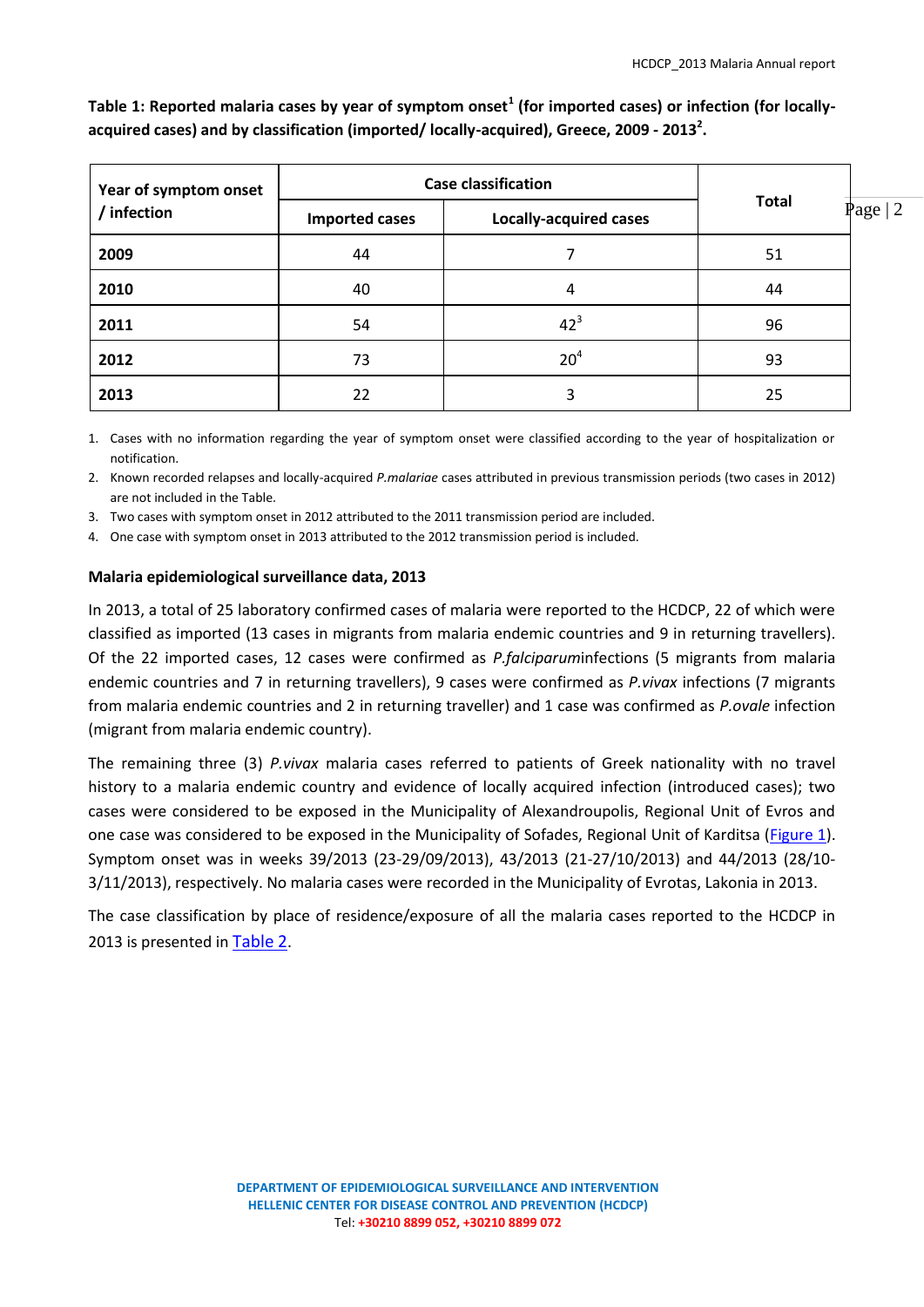|                                                              | <b>Classification of malaria cases</b>             |                                                        |                   |                                  |  |
|--------------------------------------------------------------|----------------------------------------------------|--------------------------------------------------------|-------------------|----------------------------------|--|
| <b>Regional Unit of residence</b><br>(for imported cases) or | Imported                                           |                                                        |                   |                                  |  |
| exposure (for locally<br>acquired cases)                     | Immigrants<br>from malaria<br>endemic<br>countries | <b>Travelers to</b><br>malaria<br>endemic<br>countries | Totalimp<br>orted | <b>Locally acquired</b><br>cases |  |
| <b>West Section of Athens</b>                                | $\overline{2}$                                     | 0                                                      | $\overline{2}$    | $\mathbf 0$                      |  |
| <b>Central Section of Athens</b>                             | 4                                                  | $\overline{2}$                                         | 6                 | $\mathbf 0$                      |  |
| Eat Attiki                                                   | 0                                                  | $\overline{2}$                                         | $\overline{2}$    | $\Omega$                         |  |
| Viotia                                                       | 0                                                  | $\mathbf{1}$                                           | $\mathbf{1}$      | $\mathbf 0$                      |  |
| Karditsa                                                     | $\mathbf{1}$                                       | 0                                                      | $\mathbf{1}$      | $\mathbf{1}$                     |  |
| Larisa                                                       | 0                                                  | $\mathbf{1}$                                           | $\mathbf{1}$      | $\Omega$                         |  |
| Messinia                                                     | 0                                                  | $\mathbf{1}$                                           | $\mathbf{1}$      | 0                                |  |
| Piraeus                                                      | $\overline{2}$                                     | $\mathbf 0$                                            | $\overline{2}$    | $\mathbf 0$                      |  |
| Lakonia                                                      | $\mathbf{1}$                                       | $\boldsymbol{0}$                                       | $\mathbf{1}$      | $\mathbf 0$                      |  |
| Evros                                                        | $\mathbf 0$                                        | $\mathbf 0$                                            | $\mathbf 0$       | $\overline{2}$                   |  |
| Thessaloniki                                                 | $\mathbf{1}$                                       | $\mathbf 0$                                            | $\mathbf{1}$      | $\Omega$                         |  |
| Samos                                                        | $\overline{2}$                                     | $\mathbf 0$                                            | $\overline{2}$    | $\mathbf 0$                      |  |
| Ileia                                                        | 0                                                  | $\mathbf{1}$                                           | $\mathbf{1}$      | $\mathbf 0$                      |  |
| Kavala                                                       | $\mathbf 0$                                        | $\mathbf{1}$                                           | $\mathbf{1}$      | $\Omega$                         |  |
| <b>Total</b>                                                 | 13                                                 | 9                                                      | 22                | 3                                |  |

**Table 2. Classification of reported malaria cases by place of residence/exposure, Greece, 2013 (n=25)**

# Page | 3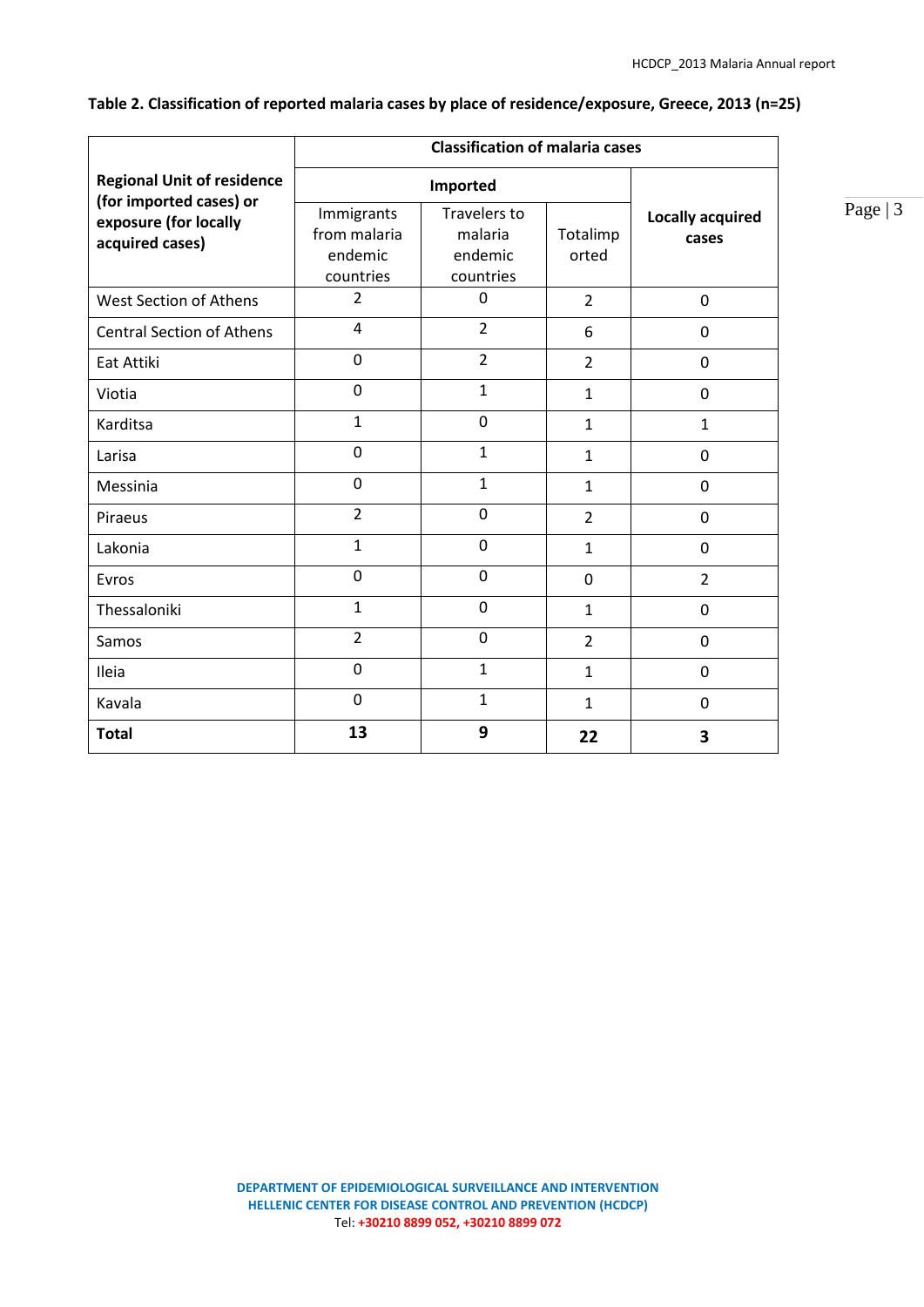Page | 4



**Figure 1: Place of residence/exposure of the malaria cases without reported travel history to malariaendemic areas, Greece, 2013 (n=3).** 

> **DEPARTMENT OF EPIDEMIOLOGICAL SURVEILLANCE AND INTERVENTION HELLENIC CENTER FOR DISEASE CONTROL AND PREVENTION (HCDCP)** Tel: **+30210 8899 052, +30210 8899 072**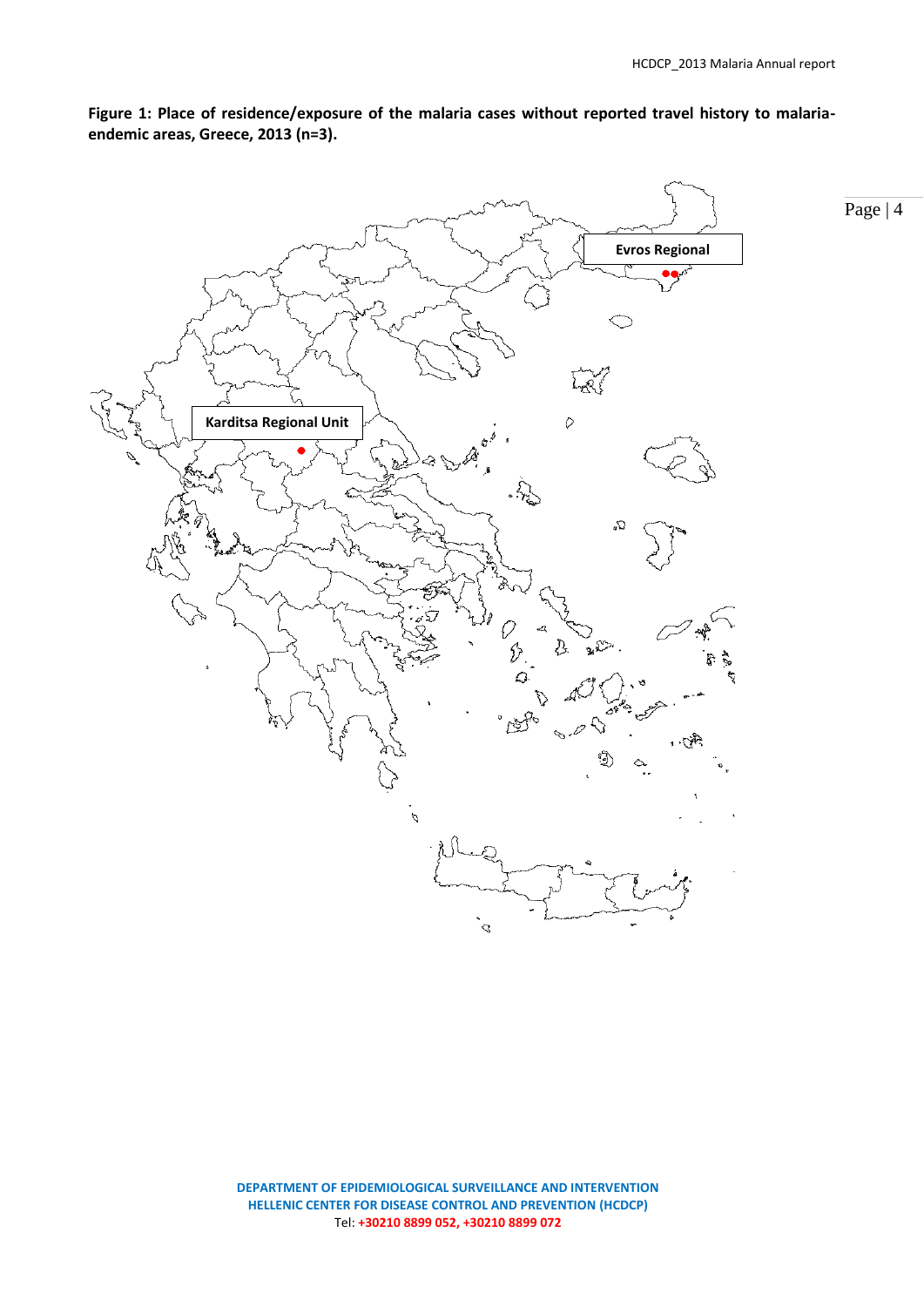#### **HCDCP activities for the management of malaria, 2013**

taking into consideration the malaria cases reported in the last three years, the size and place of origin of  $\rm~Page$  | 5 During spring 2012 the HCDCP developed an Action Plan for the Management of Malaria 2012-2015, where a risk assessment scheme for re-emergence of malaria in the different areas of Greece was included. Based on this risk assessment, all areas (Regions, Municipalities) in Greece were assigned a Risk Level from 0-3, migrant population in the area and the ecological parameters in each area.

Activities to control malaria are implemented by HCDCP, in collaboration with a national project «*Integrated Surveillance and control programme for West Nile Virus and malaria in Greece*» (www.malwest.gr) coordinated by the University of Thessaly, which run until 2013.

**Immediate response activities** after the reporting of each locally-acquired malaria case to the HCDCP:

- **Communication to the hierarchy of the Ministry of Health.**
- **Communication to the relevant regional department of public health.**
- **Communication to the National Centre for Blood Donation**, responsible for the relevant blood safety measures.
- **Enhancement of early detection of cases and focus investigation**: HCDCP investigation teams are deployed after the detection of each locally acquired case to perform a "focus investigation", in an area indicated by the epidemiological, entomological and environmental investigation. In this activity, all immigrants from malaria endemic countries in the focus are tested for malaria (RDT, microscopy and PCR), while individuals from non-endemic countries are screened for malaria compatible symptoms and/or tested for malaria accordingly. Fever screening is repeated on a weekly basis for a month after the initial investigation.

HCDCP staff in collaboration with public health professionals from the regional department of public health and entomologists carried out the focus investigation of the malaria cases in the Municipality of Alexandroupolis, Regional Unit of Evros, between 12-15/10/2013. This involved the malaria screening of immigrants in an immigrant detention centre in the area, with the assistance of the field team ofMédecins Sans Frontières (MSF-Greece), who operated a project in the migrant detention centres. HCDCP staff also carried out the focus investigation of the malaria case in the Municipality of Sofades, Regional Unit of Karditsa, between 13-15/11/2013, in collaboration with public health professionals from the regional department of public health, the local authorities and the University of Thessaly.

In addition, the HCDCP has supported and/or developed a series of **support activities** to prevent the reestablishment of malaria in Greece:

- **I. Enhancement of malaria surveillance:**
- **Active malaria case detection in the general and the migrant populations:** The HCDCP deployed a field team in the area of Evrotas, Lakonia from April to December 2013. This year (2013) the field staff was contracted via thenational project «*Integrated Surveillance and control programme for West Nile Virus and malaria in Greece»* ([www.malwest.gr](http://www.malwest.gr/)).

A significant number of immigrants from malaria endemic countries (Pakistan and Afghanistan, etc) live and work in Evrotas. During the field visits, a registry of all residences and residents was created, health promotion information was provided for protection against mosquitoes and fever screening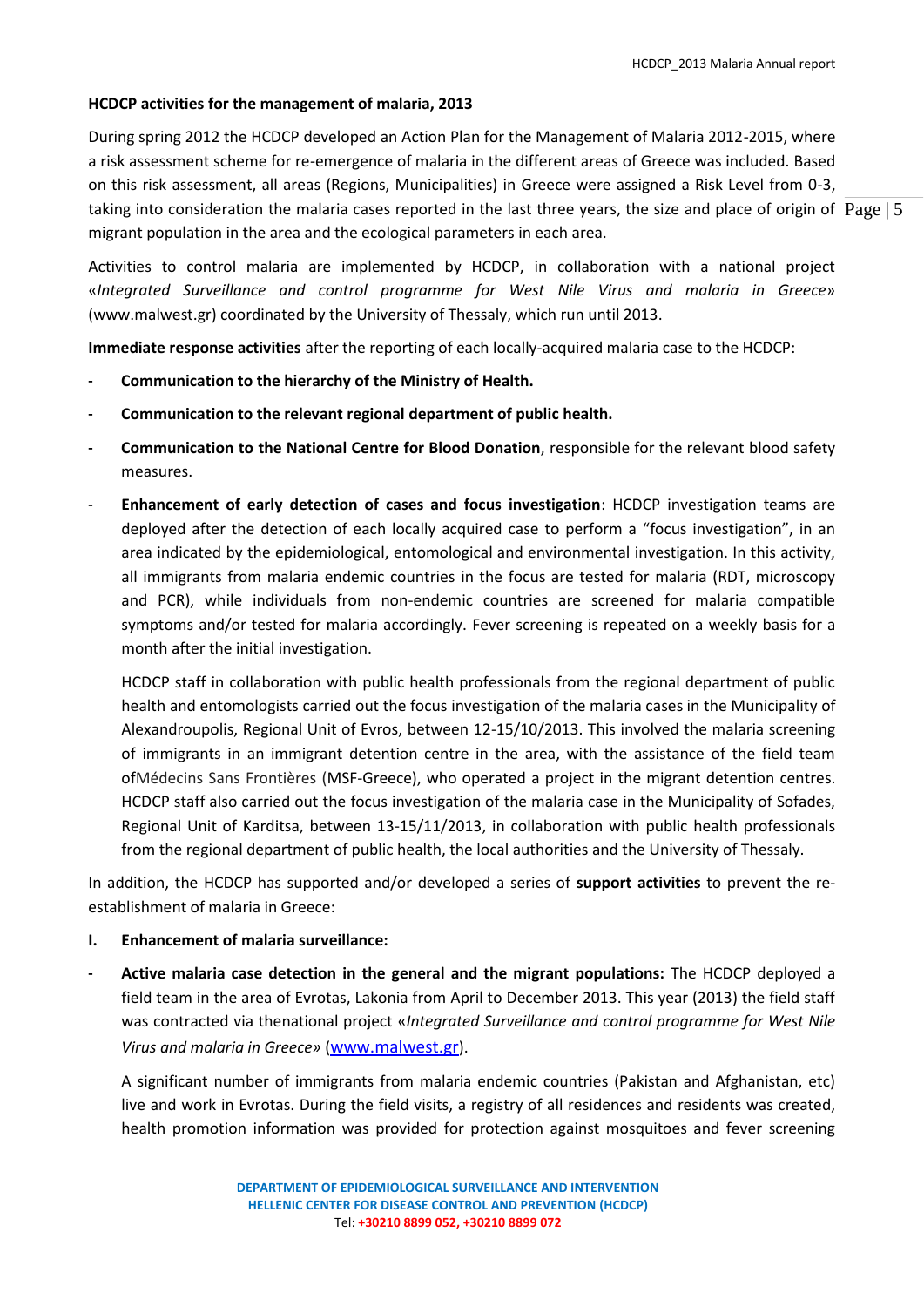and/or testing for malaria was performed regularly. In 2013 fever screening visits were performed on average every 7-10 days for the target population in the area (migrants and Roma populations).

- **Screening of immigrants for malaria:** In 2013, HCDCP recommended thescreening of immigrants from malaria endemic countries in local Health Centres on North Aegean and Dodecanese islands, where undocumented immigrants were entering the country through the sea borders.
- **A geographical information system** (GIS) tool was created for risk assessment (mapping of vectors, their breeding sites and malaria cases) in the framework of the above project.
- **II. Administration of antimalarial drugs to immigrants from malaria endemic countries:** In 2013, following the decision of the HCDCP Working Group on Vector-borne Diseases and the approval of the Committee for the Control of Tropical Diseases of the Ministry of Health, the field team in Lakonia delivered one course of antimalarials for *P.vivax* infection (Chloroquine + Primaquine) to all immigrants from malaria endemic countries who lived in the Municipality Evrotas, mainly in the villages Skala, Leimonas, AgioiTaxiarches, Elos (the epicenter of the 2011 outbreak). This therapeutic intervention was provided using Directly Observed Treatment (DOT) protocols with the informed consent of the participating immigrants and following testing of G6PD levels. The antimalarial course targeted *P.vivax*hypnozoites in order to reduce the reservoir and interrupt transmission of the disease. In 2013, DOT antimalarial therapy was administered to 862 persons.
- **III. Enhancing laboratory diagnosis of malaria:** In 2013, HCDCP distributed Rapid Diagnostic Tests (RDTs) to hospitals and Health Centres in areas with recent recorded local malaria transmission and areas with large populations of immigrants from endemic countries (large urban centers, areas with immigration detention centres) aiming at prompt diagnosis and treatment of malaria cases. RDTs have contributed significantly to the early detection of malaria cases in our experience and have been proven a valuable field tool.
- **IV. Standardization of the malaria treatment in Greece,** according to treatment guidelines developed by the HCDCP with the input of experts in infectious diseases. In order to follow up the effectiveness of treatment, a specific protocol is also recommended to monitor patients during and after treatment completion.
- **V. Increase awareness amongst health professionals** for the diagnosis and management of malaria. In 2013, HCDCP staff delivered presentations and organized seminars for health professionals in 16 Health Centres/Hospitals in areas where locally acquired cases had occurred.
- **VI. Communication to the public** on malaria and personal protection measures against mosquitoes: through participation in public meetings and educational material developed by the HCDCP and available through the Centre's website: [www.keelpno.gr](http://www.keelpno.gr/). A video advertisement with information on protection measures against mosquito bites was disseminated during the summer months.
- **VII. Vector control activities - Entomologic surveillance:** Detailed technical guidance was communicated by the HCDCP to the Regional Administrations all over the country, in order to assist them to implement on time the calls for tenders for integrated vector control programs. In addition, individualized reports were developed by the HCDCP including all entomological and epidemiological data for each region, 2009-2013.

In the framework of the project "[Integrated Surveillance and control programme for West Nile](http://www.malwest.gr/en-us/nsrf.aspx)  [Virus and malaria in Greece](http://www.malwest.gr/en-us/nsrf.aspx)", a number of entomological activities were also carried out: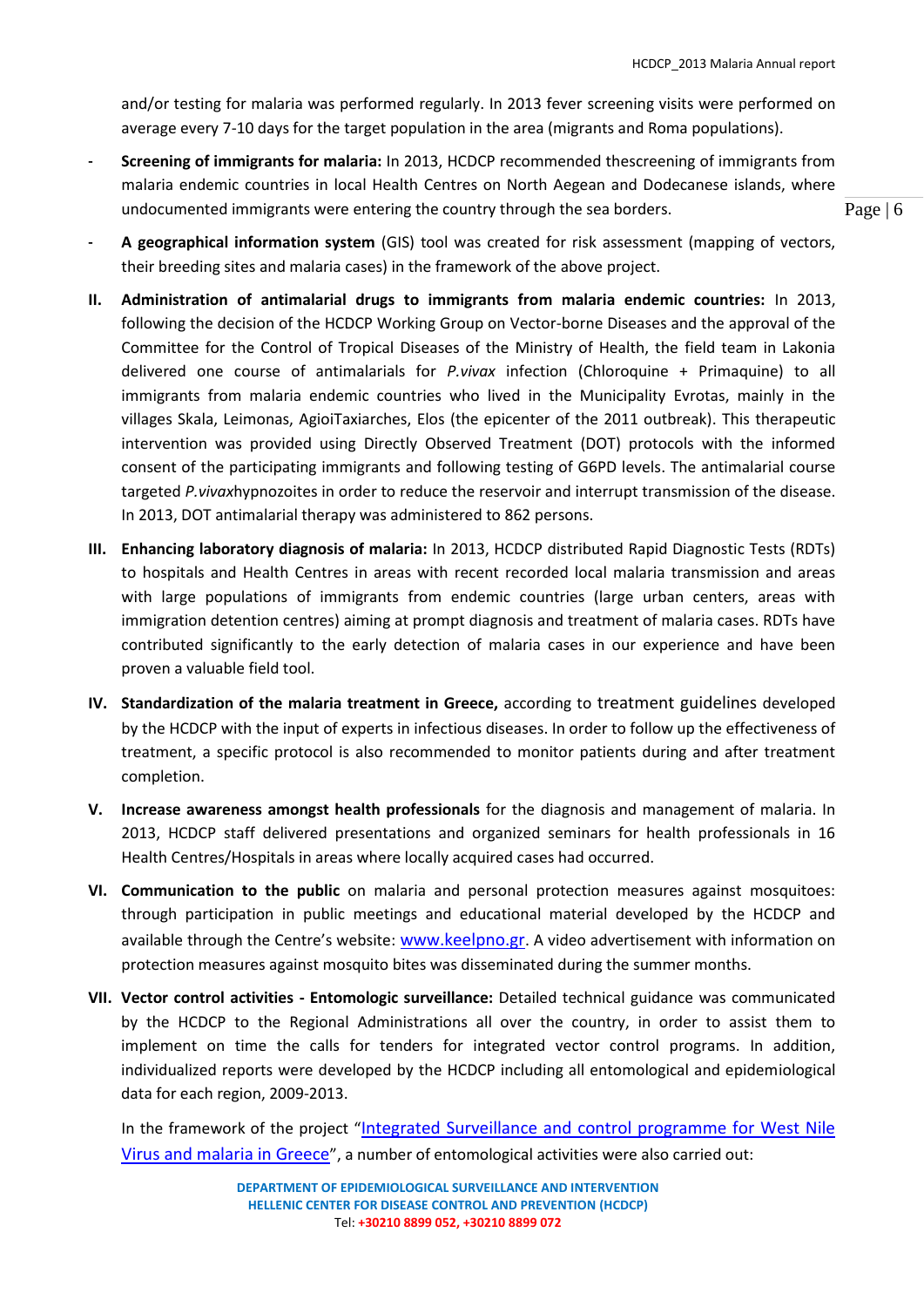- identification of mosquitoes collected through entomological surveillance (NSPH, University of Thessaly, BenakiPhytopathological Institute)
- genetic identification of mosquitoes
- Page | 7 insecticide resistance studies for *Anopheles spp.* mosquitoes at the BenakiPhytopathological Institute and at the Laboratory of Molecular Entomology at the Biology Department, University of Crete,
- testing of *Anopheles spp*. collected in Evrotas using molecular techniques for *Plasmodium* presence in the University of Crete,
- mosquito overwintering study (in-vitro and in-vivo),
- study on the comparison of effectiveness of various mosquito traps (BenakiPhytopathological Institute).

In addition, according to WHO and ECDC guidance, HCDCP implemented in the Municipality of Evrotas:

- the distribution of 550 LLINs (Long Lasting Insecticide-treated Nets) to immigrants, after obtaining a special license by the Ministry of Agriculture,
- the  $1<sup>st</sup>$  round of Indoor Residual Spraying (IRS) performed in June 2013, and covering 91% of migrant residences. Residual activity was followed up on a monthly basis (BenakiPhytopathological Institute and Univ of Crete). The 2<sup>nd</sup> round of IRS was undertaken by the Regional Authority of Peloponnese in early October 2013.
- **VIII. Communication with international public health stakeholders:** The HCDCP communicates frequently for exchange of knowhow and information on malaria cases and activities with the ECDC and WHO, as well as with a number of European and international agencies and networks.

## **Conclusions**

Greece has been malaria-free since 1974, but a number of significant factors pose a threat for the reestablishment of the disease in specific areas, mainly:

- i. the large number of immigrants from malaria-endemic countries, who work mostly in the farming sector, combined with
- ii. the circulation of *Anopheles* mosquitoes, the competent vector of the disease, in many areas of Greece (receptive areas).

Fewer locally-acquired malaria cases were recorded in 2012, compared with 2011 and minimal in 2013. Overall 52% decrease in locally acquired cases was noted in 2012 compared to 2011 and 72% decrease in locally-acquired cases in Evrotas, Lakonia. Furthermore, active case detection in Evrotas improved significantly the timeliness of diagnosis of malaria in the area.

Locally acquired cases were minimal in 2013, partly due to the public health interventions that were implemented in Lakonia, as well as the overalldecreased number of immigrants.

**Early detection, appropriate investigation** and **treatment of malaria cases** combined with **effective vector control** (larviciding and IRS) represent the main components of the public health strategy to fight the reintroduction of *P.vivax* in Greece and prevent its re-establishment in vulnerable areas of the country.